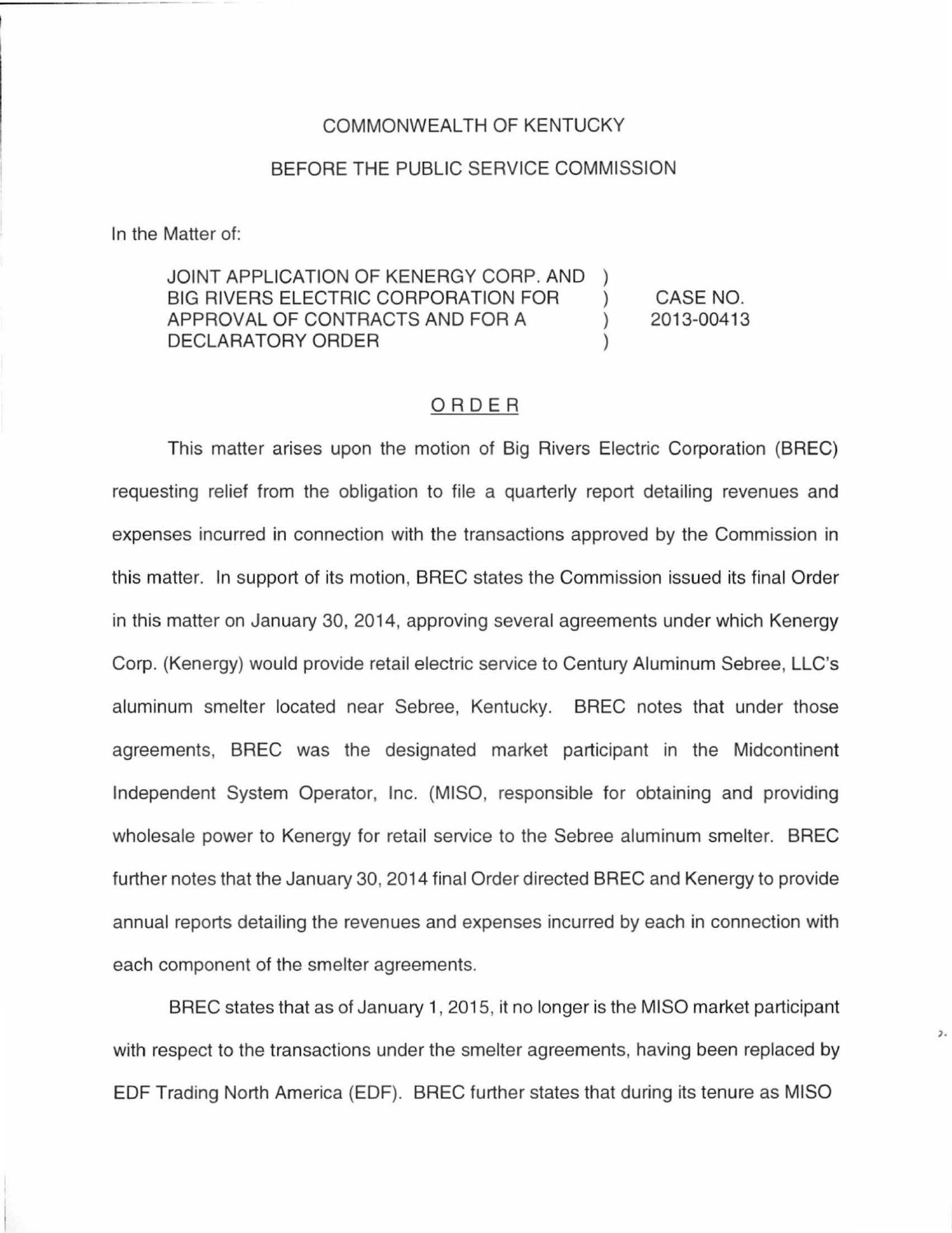market participant its expenses associated with the Sebree smelter agreements was approximately \$30 million per quarter. Since EDF took over as MISO market participant, BREC's expenses in connection with the Sebree smelter agreements have decreased significantly. BREC's average quarterly expenses related to the Sebree smelter agreements was \$172,533 in 2015, \$53,361 in 2016, \$631 in 2017, and \$30,875 in 2018. BREC asserts that because it is no longer the market participant under the Sebree smelter agreements, the requirement that it report quarterly on its revenues and expenses associated with those agreements is no longer meaningful. BREC further asserts that Kenergy continues to report on its revenues and expenses associated with the smelter agreements and the Commission will thus continue to be able to monitor the impact of the smelter agreements.

Having reviewed the motion and being otherwise sufficiently advised, the Commission finds that BREC has established good cause to permit it to discontinue filing quarterly expenses and revenues reports associated with the Sebree smelter contracts.

IT IS HEREBY ORDERED that BREC's motion is granted.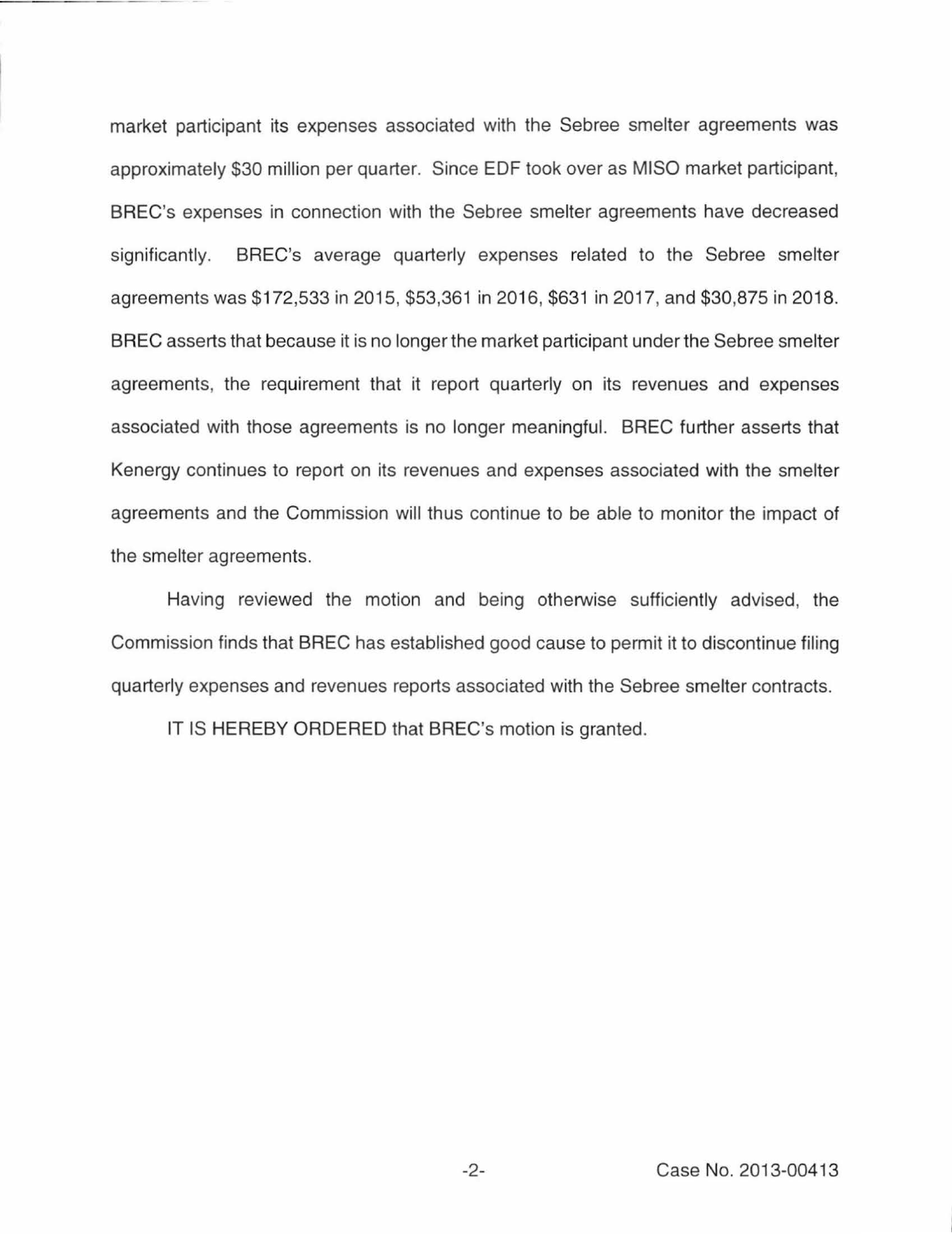By the Commission

| <b>ENTERED</b>                               |
|----------------------------------------------|
| MAY 16 2019                                  |
| <b>KENTUCKY PUBLIC</b><br>SERVICE COMMISSION |

ATTEST: **Director** Productive Director

Case No. 2013-00413